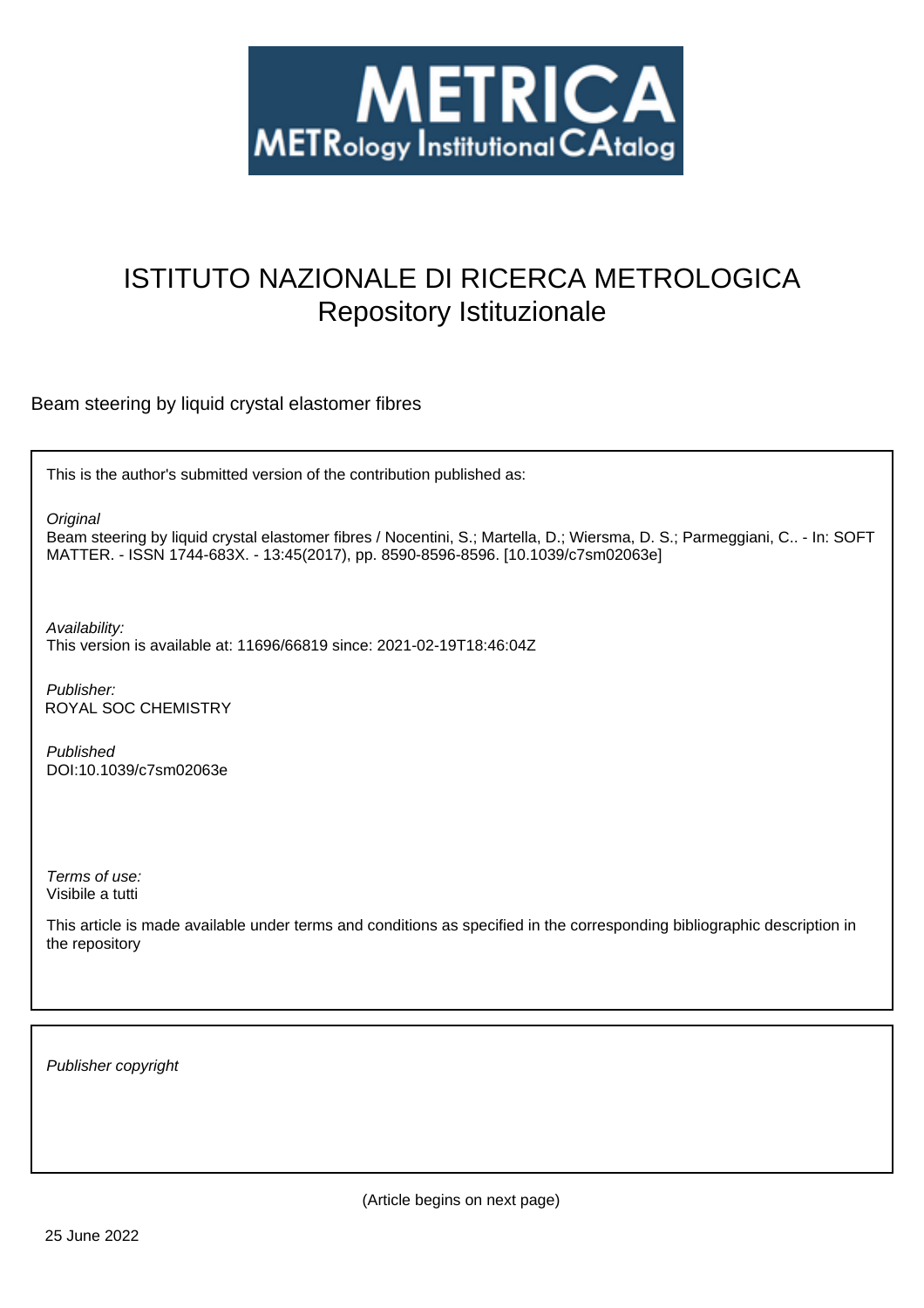## **Journal Name**

## ARTICLE



## **Beam steering by Liquid Crystalline Elastomer Fibres**

S. Nocentini,<sup>a</sup> D. Martella,\*<sup>a</sup> D. S. Wiersma,<sup>a</sup> and C. Parmeggiani\*<sup>a,b</sup>

Accepted 00th January 20xx

Received 00th January 20xx,

DOI: 10.1039/x0xx00000x

**www.rsc.org/**

The problem of addressing a laser beam as information vehicle into different channels is an open problem in the telecommunication field. Switching of a signal into different ports has been demonstrated, to date, employing complex devices and mechanisms as the electro optic effect, MEMS mirrors or liquid crystal based spatial light modulators (SLMs). We present here a simple device, namely a mirror held by a Liquid Crystal Elastomer (LCE) fibre, as an optically and remotely driven beam steerer. In fact, a considered signal (laser beam) can be addressed in every in-plane direction, by controlling the fibre and mirror rotation, i.e. the deflected probe beam angle. Such movement is possible thanks to the preparation of LCE fibres able to rotate and contract under a selective light stimulus. By adjusting the irradiation stimulus power, elastic fibres are able to rotate with a specific angle performing more than one complete revolution around their axis. The described movement is perfectly reversible as soon as the stimulus is removed.

### **Introduction**

Conversion of light into mechanical work is a useful mechanism to power soft devices able to perform different tasks.<sup>1</sup> In this field, Liquid Crystal Elastomers (LCEs) offer the possibility to convert their molecular rearrangement into a net macroscopic movement, transferring an actuating stimulus into a mechanical work.2 Depending on their composition, LCEs are able to change their shape reversibly (thanks to a liquid crystalline to isotropic phase transition)<sup>3</sup> in response to all the external stimuli able to induce a LC phase transition (e.g. electric or magnetic fields, temperature, etc.). Their crosslinked structure allows for the initial shape recovery after the removal of such external agents.3 Liquid Crystalline Elastomers have been already investigated for the potential realization of artificial muscles<sup>4</sup> and for robotic applications using light as the sole energy source, at different length scales.<sup>5-7</sup> Moreover, these polymeric networks can be structured in simple layers as well as in complex shapes, from macroscopic films<sup>8</sup> to microstructures,  $9,10$ also opening for their use in different fields, from photonics<sup>11,12</sup> to biology.<sup>13</sup>

Several studies demonstrate how it is possible to engineering their deformation by modifying the molecular alignment during the synthetic steps.14 For example, contraction, bending or twisting can be achieved by using the same LCE monomeric formulation and aligning the nematic mixture respectively in a planar homogenous,4,8 splayed15,16 or twisted way.17-19

This journal is © The Royal Society of Chemistry 20xx *J. Name*., 2013, **00**, 1-3 | **1**

Recently, Selinger et al. demonstrated the out of plane twisting in a chiral smectic LCE film by application of an electric field.20 Similar movements can be generated also in helicoidal structures, obtained for a twisted nematic LCEs that perform a rotation due to the change of the helical handedness under heating.21 However, to the best of our knowledge, LCEs performing pure rotation along one axis are not reported in literature.

On the other hand, rotation is a hugely exploited movement in many fields ranging from robotics to telecommunications. In this latter area, rotation can be envisioned as the basic mechanism for beam steering. In optical systems, from huge distances among radars down to the micro scale in optical microcircuits, the use of light as information vehicles requests the need to redirect the signal to different receivers or channels. In fact, this remains a critical phenomenon to address both in fibre-optic connectors,<sup>22</sup> free space optical communications, $23$  projection displays, $24$  optical data storage and retrieval (CD-ROM), $25$  laser guided weapons, etc. Traditional beam steering techniques are based on electromechanical and acousto-optic phenomena. Also nonmechanical beam steering is acquiring more and more attention thanks to the precision steering in addition to small size, reduced weight, and low power consumption. Non-mechanical beam steerers are often based on liquid crystals, even if they do not offer a practical solution for many applications due to their complexity, like for volume holographic step steering, <sup>26</sup> or due to the reduced steering angle limitations.27,28

In this article, we present a completely unexplored solution for efficient beam steering over an angle of 360° degrees. By a simple one step fabrication method, we demonstrated LCE fibres that perform different deformations under light activation. Very interestingly, this is the first example of LCE fibres able to rotate under an external stimulus in a complete reversible way. Using such LCE fibre holding a mirror, we

*a.European Laboratory for Non Linear Spectroscopy (LENS), University of Florence, via Nello Carrara 1, 50019 Sesto Fiorentino, Italy. E-mail:* 

*[camilla.parmeggiani@lens.unifi.it,](mailto:camilla.parmeggiani@lens.unifi.it) [martella@lens.unifi.it.](mailto:martella@lens.unifi.it)*

*b.Consiglio Nazionale delle Ricerche – Istituto Nazionale di Ottica, Sede Secondaria di Sesto Fiorentino, via Nello Carrara 1, 50019 Sesto Fiorentino, Italy.*

Electronic Supplementary Information (ESI) available: [details of any supplementary information available should be included here]. See DOI: 10.1039/x0xx00000x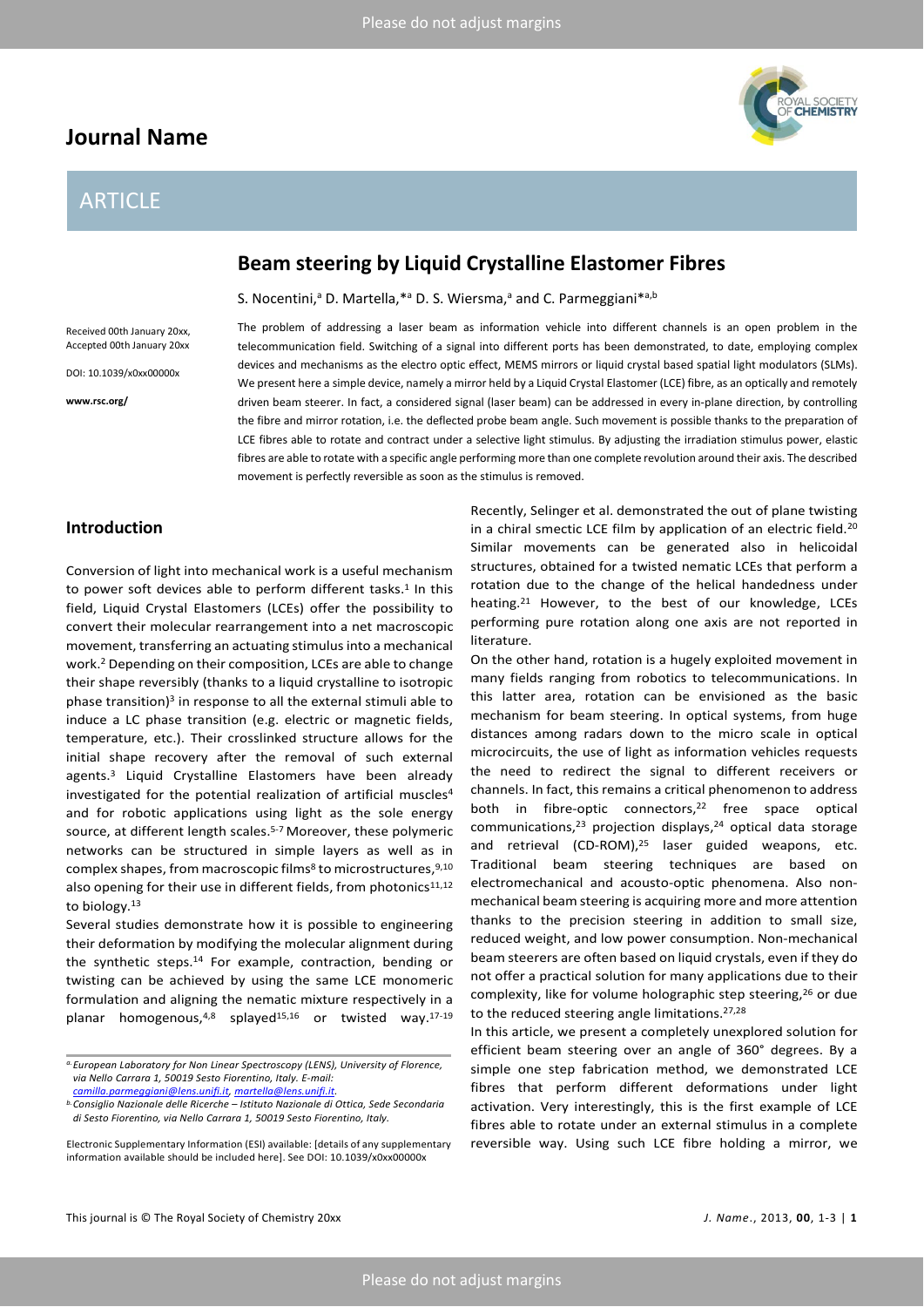

**Figure 1. Fibre fabrication.** a) Monomer mixture composition (on the left), relative DSC trace (first cycle of heating and cooling, 10°C/min) and POM image at 50 °C on cooling (on the right); b) Scheme of fibre drawn and polymerization; c) Optical images of a rotating and a stretched fibre (top and bottom images, respectively).

demonstrated a light driven beam steerer able to address a laser beam at each direction along a round angle in a controlled manner. In fact, controlling the green laser power, the mirror rotates around the fibre axis and light is deflected at the different angles in a complete fibre turning.

### **Results and discussion**

Liquid Crystalline Elastomer fibres were generally synthesized starting from polymeric precursors that are drawn in the desired shape and then, crosslinked.29-31 Other techniques to prepare LCE fibres include microfluidic systems<sup>32</sup> or electrospray techniques.33

We developed a LCE fibre preparation method based on simple low molecular weight LC. The LCE mixture, reported in Fig. 1a, is mainly composed by the "side-on" monomer **M1** and the LC crosslinker **M2**. Azobenzene **M3** introduces photoresponsivity to the material<sup>9</sup> and its absorption spectra does not overlap the UV lamp emission avoiding the azobenzene isomerization during the polymerization process,16 while **Irgacure 369** promotes UV curing. DSC trace shows at 70° C the melting of the crystalline mixture into a mesophase that is present up to 82 °C and easily assigned as nematic by POM (Fig. 1a). On cooling, the nematic phase is still present at room temperature and crystallization is not observed by storage of the mixture for several hours. Very interestingly, we combined all the components in order to obtain at room temperature a mixture with a viscosity that allows for the preparation of polymeric wires by mechanical stretching.

In fact, fibre fabrication consists in pulling a thin wire of mixture with a metal bar from a LCE drop as shown in Fig. 1b. A simultaneous UV irradiation leads to fix the fibre shape with the LC alignment retained inside the final material. A different kind of fibre, called here as rotating fibre, is prepared by a similar procedure but combining the stretching of the mixture with a twisting (approximately 10 turns) before the UV irradiation through a motorized rotational stage.

This procedure allows for the preparation of fibres with diameter ranging from 50 to 100 μm and length from 1 to 5 cm (Fig. 1c). No evident differences in the morphology are detected by the observation of the two type of fibres (see Fig. S1). The polymerization is studied by ATR spectroscopy that shows a high degree of conversion after 5 minute of polymerization at room temperature. Acrylate conversion can be further increased by irradiation at higher temperature (Fig. S2).

Mechanical stretching of a nematic liquid crystal is an efficient way to obtain the homogeneous alignment along the shear direction. After removal of the force, the bulk director returns to its initial state. Application of uniaxial shearing was largely employed in different cases, such as the mechanical induction of an isotropic to nematic phase transition in linear polymers, 34 or the monodomain alignment in polysiloxane LCE.<sup>35</sup> For LCE fibres, the stretching of the material precursor should result in a reversible shortening of the final materials during the nematic to isotropic phase transition.29 To verify the correct LC alignment in our stretched fibres, we first use POM (Figure S4), that shows the transmittance extinction during the fibre rotation, and then we test their shape-changing behaviour. A piece of stretched fibre is suspended in silicone oil and heated up to 140 °C. As shown in Figure 2a, starting from 80 °C the fibre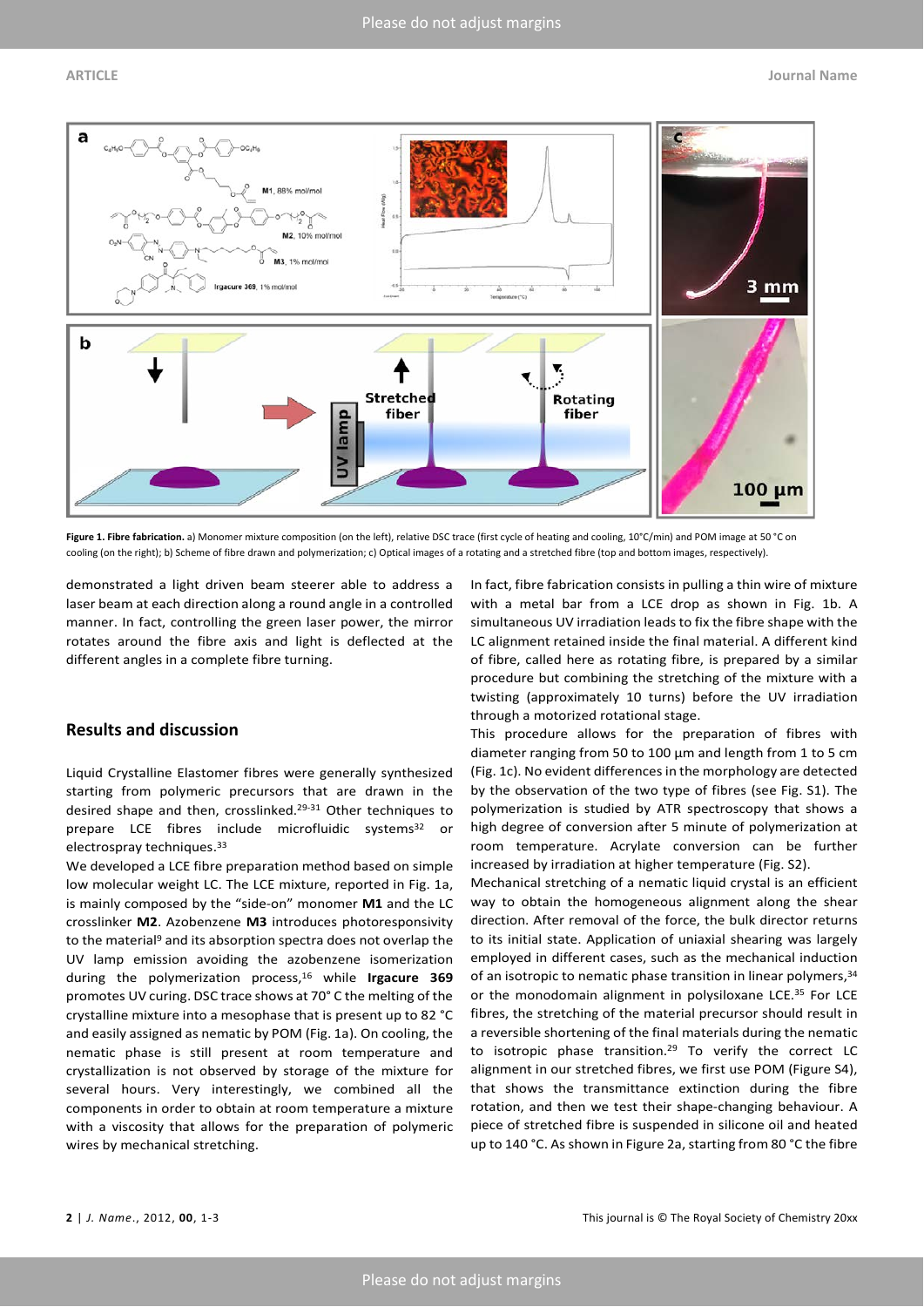### **Journal Name ARTICLE**

contracts gradually up to 110 °C. The maximum contraction is the 29% of the original length (Fig. 2a). In accordance, DSC trace of the LCE confirms a nematic to isotropic phase transition with the appearance of an exothermic peak around 100 °C (Fig. S3). The ability to behave as a muscle fibre is translated not only in the material contraction but also in the possibility to hold a certain weight without fibre damage that can be therefore moved following the fibre deformation. A weight is glued to the LCE wire and the fibre is partially irradiated by a green laser (at 85 mW) along 5 mm of its length (diameter of the laser spot size). The irradiation is able to induce the material contraction resulting in the ability to pick up the attached cargo. In this case, only a fibre shortening of 16% is observed (Fig. 2b) due to





**Figure 2. Shape-change behaviour of a stretched fibre.** a) Length of a fibre (normalized by the initial length at room temperature) at different temperature and optical images respectively at room temperature and 120 °C (scale bar: 1 cm); b) light induced contraction of a fibre subjected to a cargo (11 mg in respect to the 2 mg weight of the fibre).

combined factors. First of all the irradiation condition. The laser spot covers only a part of the fibre resulting in a lower deformation than those previously reported in Figure 2a. In addition, the fibre contracting force is partially balanced by the weight gravity force. After switching off of the laser, the fibre returns in the original position. Both movements have an evolution dynamics that last in few seconds (1-3 seconds depending on the weight of the attached object), after switching on and off of the actuation laser. The mechanism of deformation in light responsive LCE containing the azobenzene M3, as previously reported,<sup>16</sup> is to be attributed mainly to an intermediate heating step, due to the dye absorption and release of heat.

Further tests on the strength of LCE stretched fibres, performed by adding different weights at their ends, show how a fibre of 2 mg is able to efficiently lift objects up to 72 mg in weight (Fig. S5 and Movie S1). The breaking threshold weight is 80 mg, 400 times heavier than the LCE fibre mass.

Rotation of the stretched monomeric mixture leads to a completely different shape-changing behaviour. In fact, such fibres during the phase transition are subjected not only to the contraction but also to a rotation, as depicted in Fig. 3a. Light response of a rotating fibre is completely reported in Movie S2. A paper arrow was attached to the fibre to make evidence of the resulting movement. By switching on the laser irradiation, the arrow rotates performing a complete turn with the same handedness of the rotational sharing applied to the mixture before UV curing. For an activation green laser light of 95 mW,



**Figure 3. Shape-change behaviour of a rotating fibre.** a) scheme of the deformation in a rotating fibre; b) sequence of frames during the irradiation of a fibre with green laser (power= 85 mW) and the return to the original position after switching off the light; c) Angle of rotation of the fibre and relative average angular speed at different power determined for a 1 mg fibre subjected to a 14 mg cargo.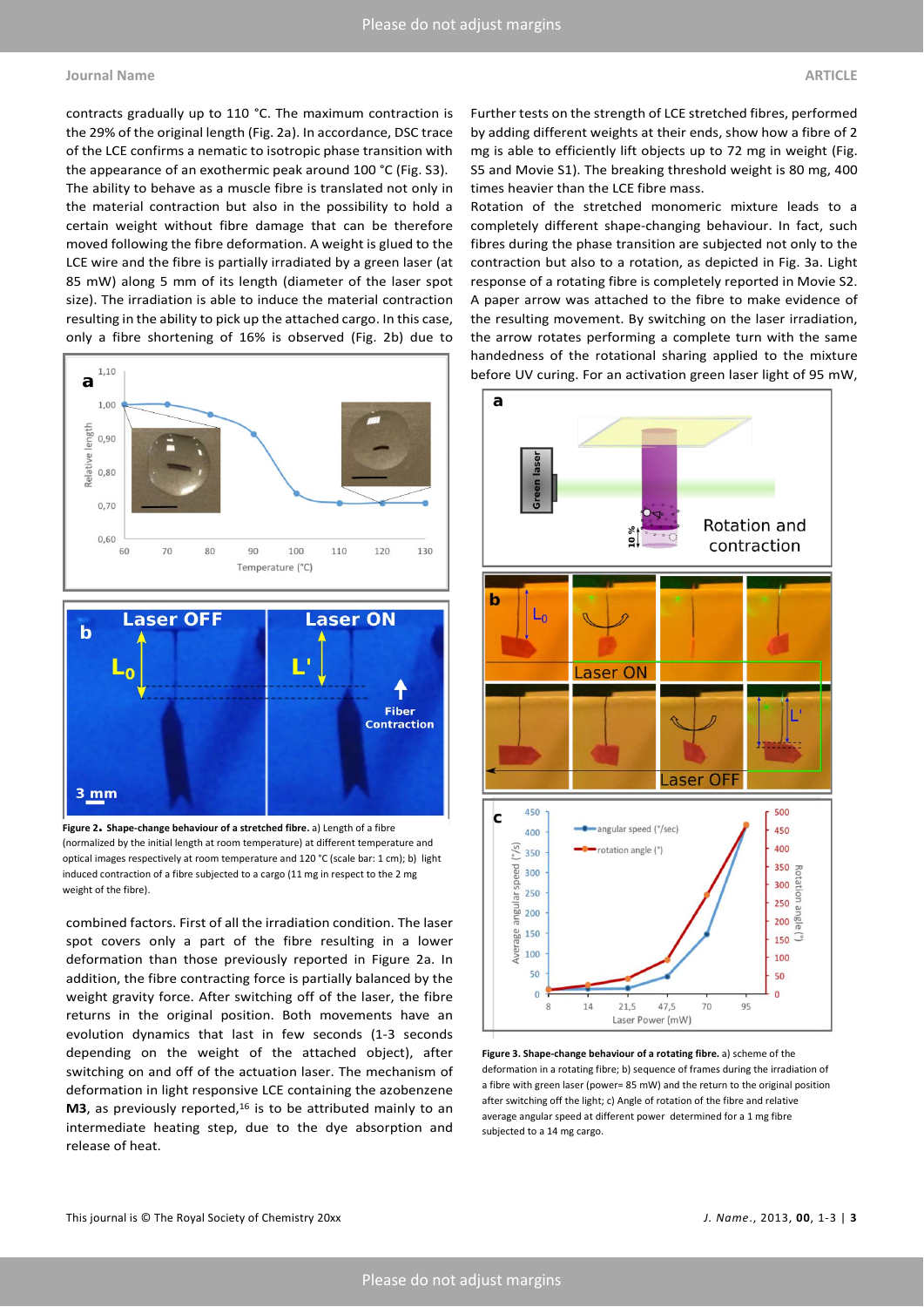a

the maximum achieved rotation angle of 450 degrees is obtained in combination with a contraction of around 10% of the fibre. Switching off the laser, rotation in the opposite direction and concomitant expansion occurs, until recovery of the fibre initial position and original length. In Figure 3b, the sequence of frame for the rotation of a 1 mg fibre bearing a 14 mg weight is reported.

The fibre rotation could be the result of a complex alignment inside the monomeric mixture induced by the mechanical shearing applied before the UV curing. In this case, the nematic mixture is subjected to two different mechanical forces. The uniaxial stress is applied by stretching and, as verified in the previous paragraph, a homogeneous alignment is formed. At the same time the mechanical rotation of the mixture would result in the molecule director tilting which follows the rotating shear. The induced alignment can be efficiently frozen by the polymerization. At the end of this process, from the fibre response to green irradiation, we can assume that the molecule director is still parallel to the fibre length, resulting in its shortening, but the non-uniform tilting angle inside the fibre leads to an efficient rotation along the fibre axis.

This new kind of movement together with the possibility to remotely control it, enlarges the application field of LCE. In fact, such rotation can be controlled accurately by using different irradiation powers, which influence both the rotation angle and the average angular speed. The threshold for fibre rotation was found around 8 mW which correspond to a rotation angle of 11°. By increasing the actuating power, both angle and angulars peed increase non linearly. Very important, the control of the rotation angle can be achieved by adjusting the laser power.

Once demonstrated the potential of the rotating movement in LCE fibres, we developed a light driven beam steerer with the simple employ of a LCE rotating fibre, a signal can be steered in every 2D direction. This device is constituted by a rotating fibre holding a mirror (a glass cover-slide covered with 30 nm of gold). Fixing the incident direction of the probe laser beam (He-Ne laser with an output power of 5 mW) that impinges on the mirror, we measured the angle of the reflected beam with respect to the incoming light (see Fig. 4a). Controlling the fibre activation power (green laser of 250 mW filtered by a neutral density filter wheel), the reflected beam can be steered along the all 360 degrees (Figure 4b and Movie S3). The power dependence of the steering angle is reported in Figure 4c for the first 180° due to setup limitation but a complete rotation of the fibre has also been achieved (Movie S3).

Also in this case, as the light stimulus is turned off, the mirror recovers the initial position back-reflecting the incident laser. This procedure can be repeated many times (more than 10) and we do not observe any reduction in the maximum rotation. However, the maximum rotation angle is instead influenced by the weight attached to the fibre as highlighted by the comparison of the rotation in the two cases presented here (Fig. 3 and Fig. 4).

The presented beam steerer combines a very simple and cheap fabrication with a remote optical control overcoming typical disadvantages of mechanical and nonmechanical beam



**Figure 4. LCE fibre rotation as optically driven beam steerer.** a) scheme of the setup; b) example of beam steering by mirror rotation; c) graphic reporting rotation angle at different actuating laser power.

steerers, such as the complexity and the high costs of the former and the reduced steering angle of the latter.

### **Experimental**

### **General material and methods.**

Molecules **M1** and **M3** were prepared as previously reported,4,9 **M2** was purchased by Synthon Chemical and Irgacure 369 was purchased from Sigma Aldrich. ATR (attenuated total reflectance) spectra were obtained on a Perkin-Elmer Spectrum 2 instrument. Differential scanning calorimetry (DSC) was carried out using a DSC Q2000 (TA Instruments, Philadelphia, PA) apparatus. Samples of about 3 mg were used and dry nitrogen was used as purge gas. Polarized optical microscopy (POM) was performed using the inverted microscope Zeiss, Axio Observer A1 with cross polarizers.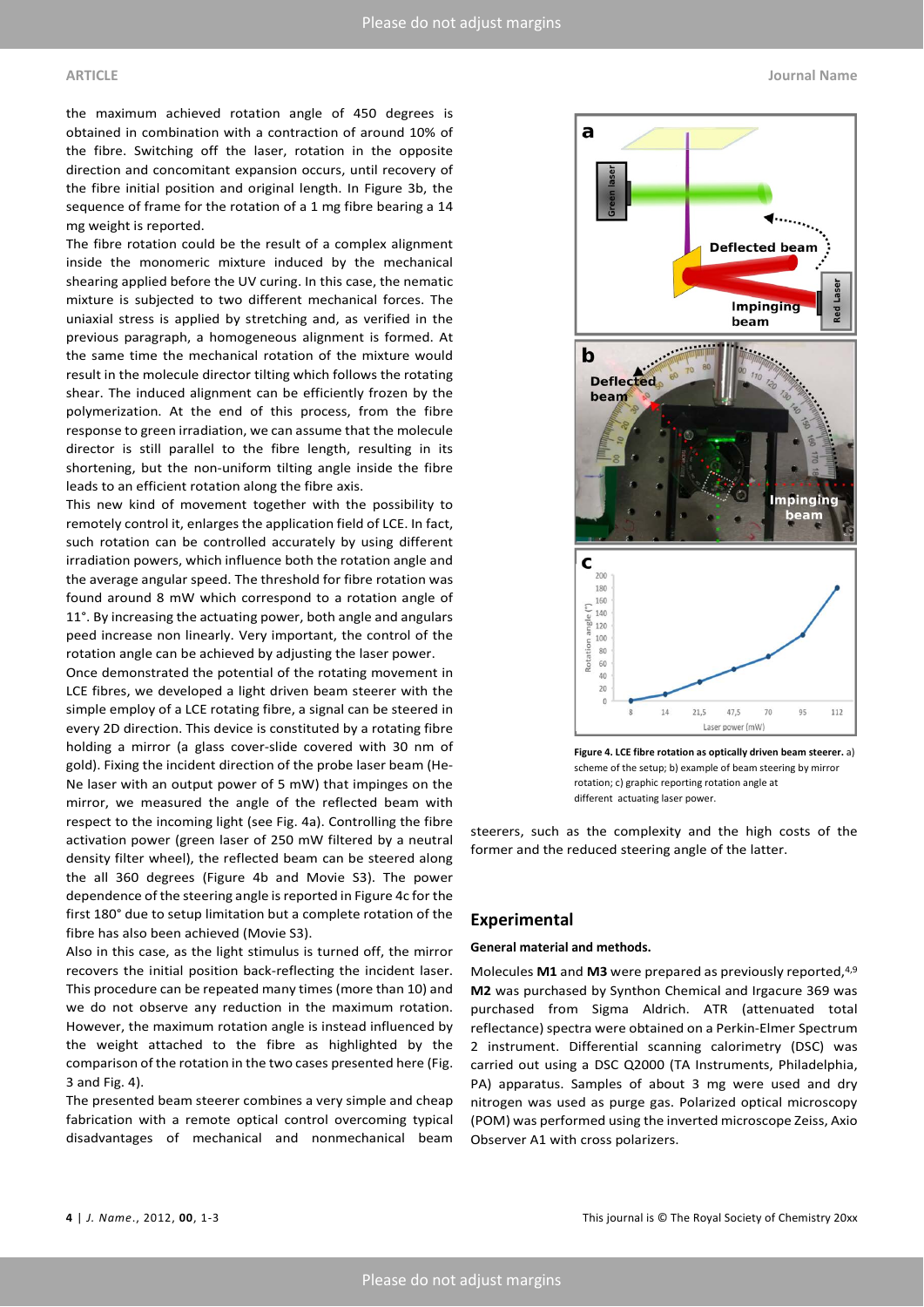Fibres were drawn by mechanical stretching of the liquid crystalline mixture after its melting. In a typical preparation, 5- 10 mg of the mixture were placed on a glass and melted on a hot plate at 85 °C. Afterwards, the glass was cooled down until room temperature. The fibres were drawn by dipping the tip of a metal bar and pulling the mixture quickly. Simultaneous irradiation with an UV LED lamp (Thorlabs M385L2-C4, I: 4 mWcm-2) for 5 minutes allowed for mixture polymerization and cross-linking. For rotating fibre, the stretched mixture was rotated approximately 10 times before UV curing.

### **Light induced movement.**

Fibres were tested by illumination with a DPSS 532 nm laser from a side. Only a part of the wire was illuminated due to the laser spot (5 mm of diameter) and light intensity was varied using a neutral density wheel-filter. The fibre movement was recorded with a camera (30 fps) equipped with a filter to exclude the excitation wavelength. The indicated laser power values do not correspond to the real activation power because the laser spot of 5 mm diameter exceed the fibre transversal dimension (smaller than 100 µm) and it is thus only partially absorbed, we estimated the absorbed light from the fibres as the 25% of the reported data. Rotation angle and average speed were determined from the movie during the laser irradiation.

### **Conclusions**

Besides the well-known light-driven LCE contraction, we demonstrate how to obtain, in an easy and quick way, fibres which undergo a remotely controlled rotation along one axis. Rotation angle can be controlled by adjusting the power of the actuating stimulus.

We envisaged for such LCE fibres interesting application in photonics. In particular, by holding a mirror on a rotating fibre, we demonstrate the realization of an efficient optically controlled beam steerer**.** The device combines the advantages from individual gold mirrors, that are highly reflective dispersion-free and polarization invariant, with the realization of large rotation angles, provided by the LCE fibre movement, allowing for deviation of the incoming beam in every in-plane direction of the 360° degrees, only by adjusting the actuating source power. These results open to a new class of beam steerers that will allow to expand LCE applications in telecommunication research fields.

### **Acknowledgements**

The research leading to these results has received funding from the European Research Council under the European Union's Seventh Framework Program (FP7/2007–2013)/ERC grant agreement n [291349] on photonic micro robotics, from the European Union's Horizon 2020 research and innovation programme under grant agreement no 654148 Laserlab-Europe

and from Ente Cassa di Risparmio di Firenze (2015/0782 and 2015/078).

### **Notes and references**

- 1 F. Ilievski, A. D. Mazzeo, R. F. Shepherd, X. Chen and G. M. Whitesides, *Angew. Chem. Int. Ed*.*,* 2011*,* **50**, 1890.
- 2 C. Ohm, M. Brehmer and R. Zentel, *Adv. Mater.*, 2010, **22**, 3366.
- 3 R. S. Kularatne, H. Kim, J. M. Boothby and T. H. Ware, *J. Polym. Sci. Part B: Polym. Phys.*, 2017, **55**, 395.
- 4 D. L. Thomsen, P. Keller, J. Naciri, R. Pink, H. Jeon, D. Shenoy and B. R. Ratna, *Macromolecules*, 2001, **34**, 5868.
- 5 M. Yamada, M. Kondo, J. I. Mamiya, Y. Yu, M. Kinoshita, C. J. Barrett and T. Ikeda, *Angew. Chem. Int. Ed.*, 2008, **47**, 4986.
- 6 S. Palagi, A.G. Mark, S.Y. Reigh, K. Melde, T. Qiu, H. Zeng, C. Parmeggiani, D. Martella, A. Sanchez-Castillo, N. Kapernaum, F. Giesselmann, D. S. Wiersma, E. Lauga and P. Fischer *Nat. Mater.,* 2016, **15**, 647.
- H. Zeng, P. Wasylczyk, C. Parmeggiani, D. Martella, M. Burresi and D.S. Wiersma, *Adv. Mater.,* 2015, **27**, 3883.
- 8 D. Martella, C. Parmeggiani, D. S. Wiersma, M. Piñol, L. Oriol, *J. Mat. Chem. C*, 2015, *3*, 9003.
- 9 H. Zeng, D. Martella, P. Wasylczyk, G. Cerretti, J.C.G. Lavocat, C.H. Ho, C. Parmeggiani and D. S. Wiersma, *Adv. Mater.*, 2014, **26**, 2319.
- 10 S. Nocentini, D. Martella, C. Parmeggiani and D. S.Wiersma, *Materials*, 2016, **9**, 525.
- 11 H. Finkelmann, S. T. Kim, A. Munoz, P. Palffy-Muhoray and B. Taheri, *Adv.Mater*., 2001, **13**, 1069.
- 12 A. M. Flatae, M. Burresi, H. Zeng, S. Nocentini, S. Wiegele, C. Parmeggiani, H. Kalt and D. S. Wiersma, *Light Sci. Appl.*, 2015, **4**, e282.
- 13 A. Agrawal, H. Chen, H. Kim, B. Zhu, O. Adetiba, A. Miranda, A. C. Chipara, P.M. Ajayan, J. G. Jacot and R. Verduzco, *ACS Macro Letters,* 2016, **5**, 1386.
- 14 L. T. de Haan, A. P. Schenning and D. J. Broer, *Polymer*, 2014, **55**, 5885.
- 15 G. N. Mol, K. D. Harris, C. W. M. Bastiaansen and D. J. Broer, *Adv. Funct. Mater.*, 2005, **15**, 1155.
- 16 D. Martella, D. Antonioli, S. Nocentini, D. S. Wiersma, G. Galli, M. Laus and C. Parmeggiani, *RSC Adv.,* 2017, **7**, 19940.
- 17 S. Iamsaard, S. J. Aßhoff, B. Matt, T. Kudernac, J. J. Cornelissen, S. P. Fletcher and N. Katsonis, *Nat. Chem.*, 2014, **6**, 229.
- 18 H. Zeng, P. Wasylczyk, G. Cerretti, D. Martella, C. Parmeggiani and D. S. Wiersma*, Appl. Phys. Lett.*, 2015, **106**, 111902.
- 19 J. J. Wie, K. M. Lee, T. H. Ware and T. J. White, *Macromolecules*, 2015, **48**, 1087.
- 20 C. M. Spillmann, J. Naciri, B. R. Ratna, R. L. B. Selinger and J. V. Selinger, *J. Phys. Chem. B*, 2016, **120**, 6368.
- 21 Y. Sawa, F. Ye, K. Urayama, T. Takigawa, V. Gimenez-Pinto, R. L. Selinger, J. V. Selinger, *Proc. Natl. Acad. Sci*, 2011, **108**, 6364.
- 22 K. Hirabayashi, T. Yamamoto and M. Yamaguchi, *Appl. Opt.*, 1995, **34**, 2571.
- 23 K. Hirabayashi and T. Kurokaw, *Liq. Cryst.*, 1993, **14**, 307.
- 24 D. Faklis and G. M. Morris, *Proc. SPIE*, 1995, **2407**, 57.
- 25 J. J. P. Drolet, E. Chuang, G. Barbastathis and D. Psaltis, *Opt. Lett.*, 1997, **22**, 552.
- 26 H. Kogelnik, *Bell Syst. Tech. J.*, 1969, **48**, 2909.
- 27 H.-C. Jau, Y. Li, C.-C. Li, C.-W. Chen, C.-T. Wang, H. K. Bisoyi, T.- H. Lin, T. J. Bunning and Q. Li, *Adv. Optical Mater.*, 2015, **3**, 166.
- 28 P. F. McManamon, P.J. Bos, M. J. Escuti, J. Heikenfeld, S. Serati, H. Xie and E. A. Watson, *Proc. of the IEEE*, 2009, **97**, 1078.